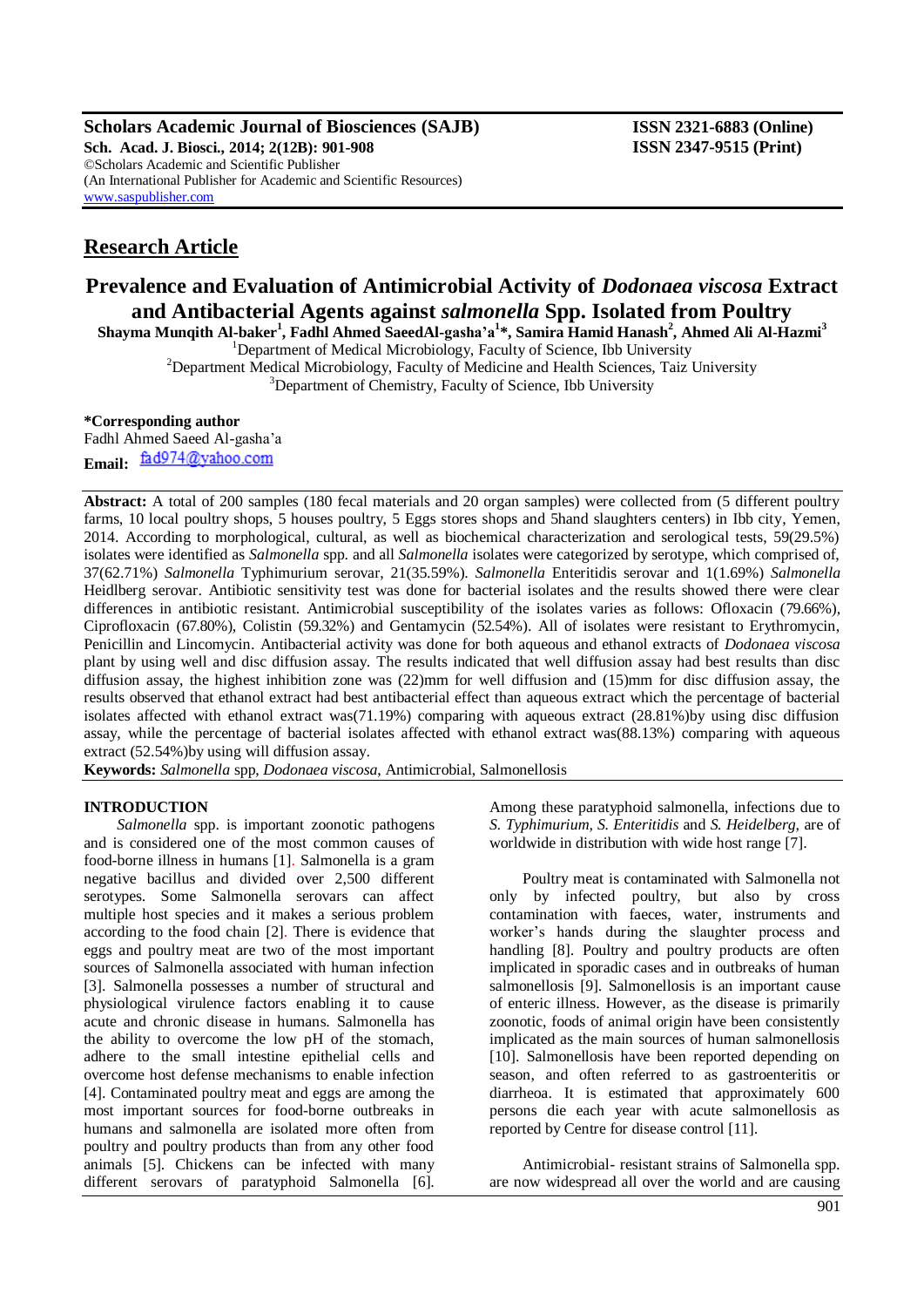great concern due to the spread of multi-drug-resistant strains. Majority of resistant strains is of zoonotic origin and have acquired their resistance in an animal host before being transmitted to humans through the food chain [12]. The prevalence of resistant isolates in countries where intensive animal production is practiced is between 10% and 30%. When herds are held under strong antibiotic selective pressures, due to the intensive use of antibiotics, the prevalence of resistant strains rises to between 60% and 90%. As these bacterial strains are of considerable potential clinical importance to human health [13].

In addition to concern about the presence of resistant strains of *Salmonella* spp. as a potential foodborne pathogen, concern has also been raised about the human health impact of presence of genetic determinants for antimicrobial resistance that can be transferred among these organisms. The resistant organism may act as a donor of the resistance determinant to another pathogen in the human intestinal tract, or act as a donor of the resistance determinant to human commensal flora of the intestinal tract which may later be associated with disease or in turn supply the resistance gene to another pathogen [14]. This situation forced scientists to search for new antimicrobial substances. Therefore, there is a need to develop alternative antimicrobial drugs for the treatment of infectious diseases from medicinal plants [15]. *Dodonaea viscosa* possesses many medicinal properties and has been used by native peoples from all regions where it is found. It is a traditional medicine worldwide, administered orally or as poultice to treat a great variety of ailments. Stem or leaf infusions are used to treat sore throats; root infusions to treat colds. The stems and leaves are used to treat fever. The leaves are used to relieve itching, fevers swellings, aches and can be used as a antispasmodic agent and a lotion made from unspecified plant parts to treat sprains, bruises, burns and wounds. Digestive system disorders, including indigestion, ulcers, diarrhea and constipation are commonly treated in traditional medicine with an orally-administered decoction of either the leaves or roots [16].

Therefore the present study was aimed to determine the prevalence, antimicrobial susceptibility and evaluate the potentiality of ethanol and aqueous extracts of *Dodonaea viscosa* against *Salmonella* spp. isolated from poultry to limit the spread of the resistance.

## **MATERIALS AND METHOD Sample collection**

A total of 200 samples (180 fecal materials and 20 organ samples) were collected from (5 different poultry farms, 10 local poultry shops, 5 houses poultry, 5 Eggs stores shops and 5hand slaughters centers) in Ibb city, Yemen, 2014. At the selected farms, from one farm, four fecal samples were collected from each sectional of

the compartment which were divided into five groups according to the age of poultry; 2, 3, 4, 5 and 6 weeks (± 3 days). Approximately 10 g of fresh feces which were selected randomly were collected into the sterilized tube. Organ samples including cecum, gall bladder and liver were obtained during autopsies of chicken showing clinical signs in the slaughter houses. Then, all samples were transported to the laboratory for the isolation of *Salmonella* spp. according to morphological, cultural, as well as biochemical characterization and serological tests.

## **Isolation and identification of Salmonella**

Fecal samples were inoculated and cultured in 1% buffered peptone water  $(1:10 \text{ w } / \text{v})$  and incubated at 37°C for 18-20 hr. Afterwards, 1mL of culture fluid were transferred into 10 ml Tetrathionate broth and incubated at  $37^{\circ}$ C for 24 hr., then 10  $\mu$ L loop full were streaked on Salmonella-Shigella agar (SS), Brilliant Green agar (BG), xylose lysine deoxycholate agar (XLD) and MacConkey agar plates. The plates were incubated at 37 °C for 24 hr.

Suspicious colonies morphologically similar to Salmonella were sub-cultured for biochemical examination. Identification of the biochemical characteristics was performed using triple sugar iron (TSI) medium, urea medium, indole, vogesproskauer tests, Simmon's citrate medium and motility medium [17].

## **Serotyping**

Salmonella colonies were used for serotyping in the central Laboratories. The isolates were first cultured onto TSI slant medium and grown overnight at 37 °C, and then were tested using antisera O and H based on slide and tube agglutination tests to determine O and H antigens, respectively [17].

## **Antimicrobial susceptibility test**

The antibiotic susceptibility pattern of the Salmonella isolates was tested by 12 antibiotics, determined by the modified Kirby-Bauer disk diffusion technique. Mueller Hinton agar plates were inoculated with 100 µL of Salmonella isolates after growing them in Nutrient broth and diluting appropriately to a 0.5 McFarland standard  $(1.5\times10^8 \text{ CFU/ml})$ , then left to dry at room temperature for a period (10-15 minutes). Then, the antibiotic disk was transferred aseptically on to the surface of the inoculated Muller Hinton plates, and the plates were incubated at 37°C for 18 hr. [18].

The diameter of the zone of inhibition produced by each antibiotic disk was measured and recorded, and the isolates were classified as "resistant" or "sensitive" based on the standard interpretative according to [19](formerly NCCLS) guidelines.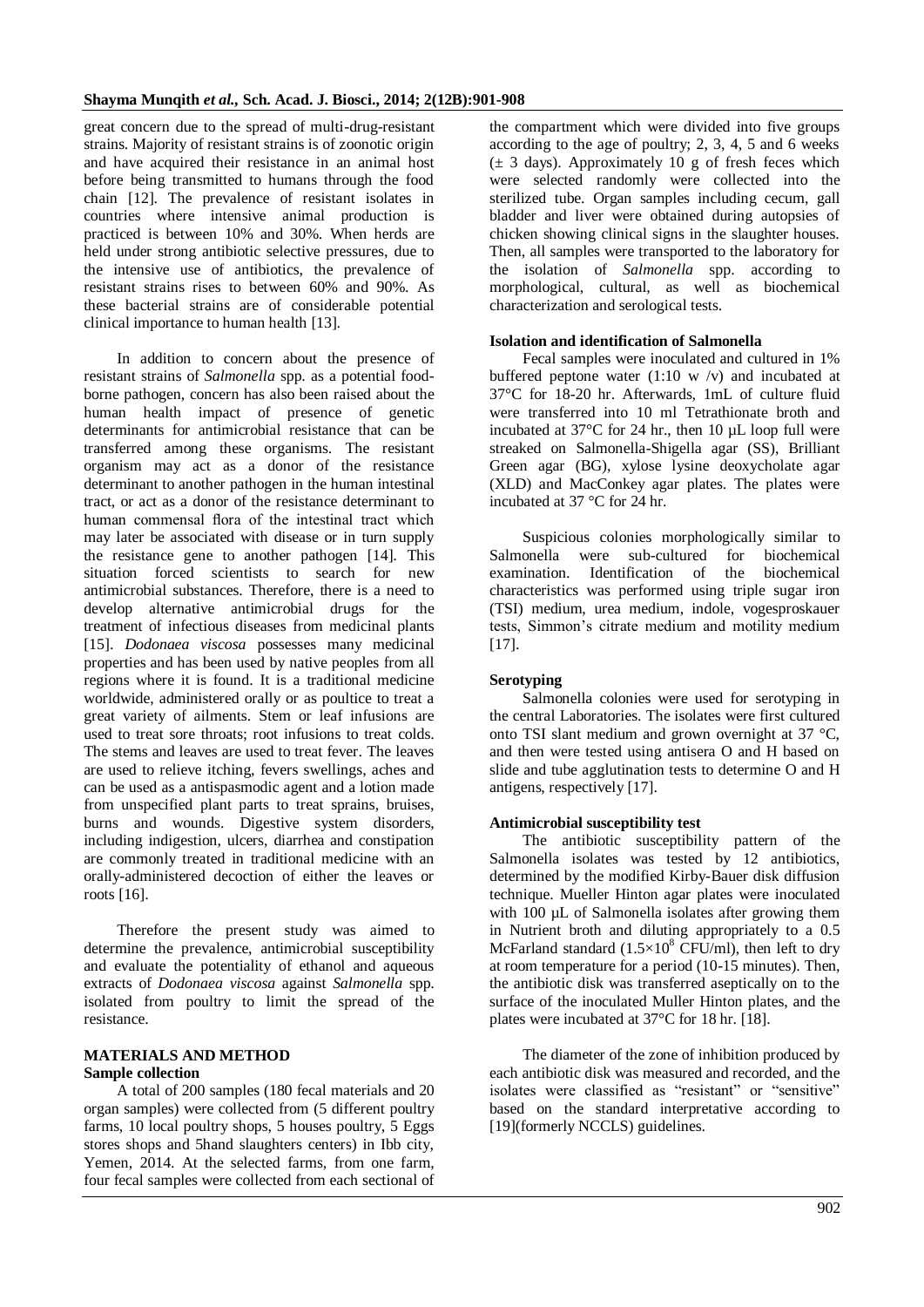#### **Antibacterial activity of** *Dodonaea viscosa* **plant**

*D. viscose* belongs to the family Sapindaceae was collected from a mount of Badan in Ibb city. Leaves were separated and washed under running tap water, air dried, homogenized to fine powder, and stored in airtight container.

#### **Plant extraction**

For aqueous extraction, 10g of air-dried powder was taken in distilled water and boiled on slow heat for 2 hr. It was then filtered through 8 layers of muslin cloth and centrifuged at 5000rpmfor 10 min. The supernatant was collected. This procedure was repeated twice. After 6 h, the supernatant was collected at an interval of 2 hr., pooled together, and concentrated to make the final volume one-fourth of the original volume. It was then autoclaved at  $121^{\circ}$ C under 15 lb/in<sup>2</sup> pressure and stored at 4°C.

For ethanol extraction, 10g of air-dried powder was taken in 100 ml of ethanol in a conical flask, plugged with cotton, and then kept on a rotary shaker at 190-220 rpm for 24 hr. After 24 hr., it was filtered through 8 layers of muslin cloth and centrifuged at 5000 rpm for 10 min. The supernatant was collected and the ethanol was evaporated to make the final volume onefourth of the original volume and stored at 4°C in airtight bottles [20].

#### **Antibacterial activity**

The antibacterial assay was performed by 2 methods: Agar disc diffusion and Agar well diffusion method.

Mueller Hinton agar plates were inoculated with 100 µL of Salmonella isolates after growing them in Nutrient broth and diluting appropriately to a 0.5 McFarland standard  $(1.5\times10^8$  CFU/ml), then left to dry at room temperature for a period (10-15 minutes). For agar disc diffusion method, the disc (0.7cm) was saturated with 100 µl of the test compound, allowed to dry, and introduced on the upper layer of the agar plate. For agar well diffusion method, a well was prepared in

the plates with the help of a cup-borer (0.85cm). Into the well, 100 µl of the test compound was introduced.

Plates were incubated at 37 °C for 24 hr. The antimicrobial activity was determined by measuring the diameter of the inhibition zone around the disc and wells. For each bacterial strain, controls were maintained where pure ethanol were used instead of the extract. The control zones were subtracted from the test zones[20].

## **RESULTS AND DISCUSSION Isolation and Identification**

A total of 180 fecal materials and 20 organ samples were collected for determining prevalence of Salmonella in poultry, only 59(29.5%) isolates were found to be *Salmonella* spp. from 200 samples. Data analysis based on the sites of sources (Table1), showed that 33 (55.93%) isolates were recovered from each sectional of the farms, 12(20.34%) isolates from local poultry shops, 7(11.86%) isolates from houses poultry, 4(6.78%) isolates from eggs stores shops and 3(5.08%) from hand slaughters centers. Isolation of Salmonella from poultry and poultry products is higher compared to the isolation from other animal species [21].Therefore, poultry and their products are widely acknowledged as the major sources of food borne salmonellosis to human beings. Environmental sampling has been shown to be an accurate indicator of the presence of Salmonella in poultry farms and there is a good agreement between the level of environmental contamination and the prevalence of salmonella and associated human disease[7].In the present study, an overall percentage of Salmonella isolated from poultry and poultry products was 59(29.5%) which has economic and public health significance for the country, whereas our study which was related with the contamination of poultry and poultry products with Salmonella was differ than those observed by other authors, as 11.4% [22]and 38.3 % [23]. This variation may be associated with different factors such as, season of the study, geographic location, number of samples and hygienic conditions in the farm [7].

| Site of sampling        | No. samples | No. isolates   | $(\%)$ |
|-------------------------|-------------|----------------|--------|
| Poultry farms           | 100         | 33             | 55.93% |
| Local poultry shops     | 50          | 12             | 20.34% |
| Houses poultry          | 15          | 7              | 11.86% |
| Eggs stores shops       | 15          | $\overline{4}$ | 6.78%  |
| Hand slaughters centers | 20          | 3              | 5.08%  |
| Total                   | 200         | 59             | 29.5%  |

**Table 1: Represents the prevalence of** *Salmonella* **spp. isolated from different sites of sampling**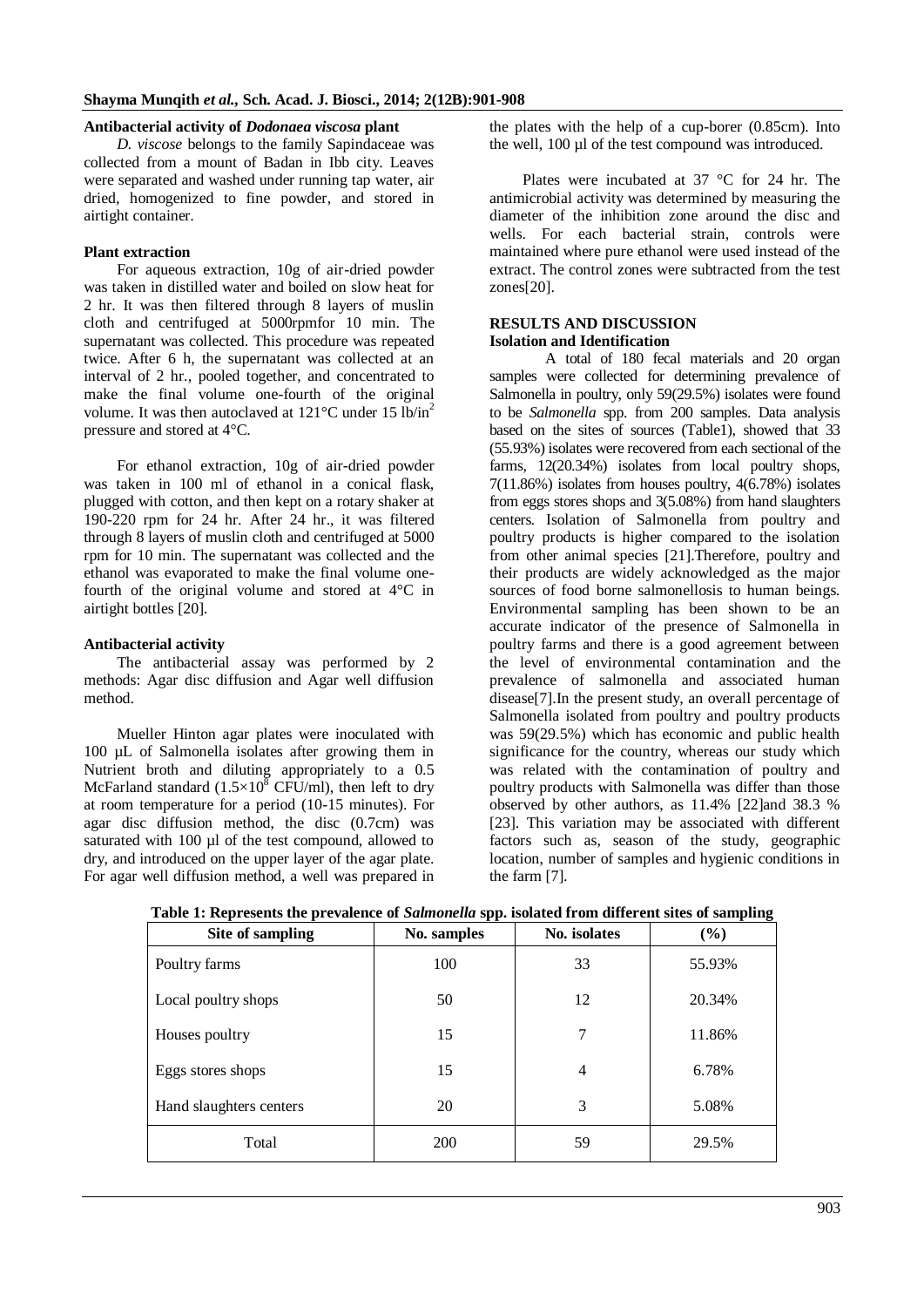Isolation of Salmonella contaminate the egg surface which observed (6.78%) in this study is somewhat higher than (2.5%) that belongs to [23].This variation may also be due to the same reasons as mentioned above for egg samples. While the results contaminated poultry tissue samples was (5.08%) and this was closely related to [24]who had 8.57% Salmonella positive at slaughter chickens.

Poultry become infected with Salmonella in three main ways: by direct contact with clinically ill or symptomless birds, by the consumption of contaminated feed or water and through the environment. The hatchery may be the most important source of Salmonella in broilers and this is an important point in the prevention of colonization or significant reduction of Salmonella from chickens during production. At hatching, most chicks have very few microflora in the gut and are far more susceptible than older chicks to Salmonella colonization. Canadian research suggests that a bird on day 7 will require a challenge 10,000 times greater than a day-old chick to become infected with a pathogen such as Salmonella [25]. Unless there is disease or temperature stress, the highest level of intestinal colonization of Salmonella in broilers generally occurs during the second or third week of grow-out (the period during which day-old chicks are raised to six- to seven-week-old broiler chickens), after which there is a gradual decline in frequency which continues until the time of processing [26].

## **Serotyping of salmonella**

From these isolates (Table 2), 3 serovars were identified, which included 37(62.71%) *Salmonella* Typhimurium serovars, 21(35.59%) *Salmonella* Enteritidis serovars and 1(1.69%) *Salmonella* Heidlberg serovar. The study also showed that all isolates of Salmonella isolated from all sources belonging to serogroup only B and D, mostly in sero group B (64.4%) compared with sero group D (35.59%).

Different Salmonella serotypes in different sero groups were isolated from all the sample sources examined in this study. Many of the salmonella serotypes isolated are known to be pathogenic to man. [23].From these isolates, the serovars of 59 isolates were confirmed as *S. Typhimurium*, *S. Enteritidis* and *S. Heidelberg* by standard typing method. *S. Typhimurium* was the most prevalent serovar identified (62.71%) followed by *S. Enteritidis* (35.59%), while the low ratio (1.69%) was belonged to S. Heidelberg. According to the Centers for Disease Control and Prevention (CDC), *S. Typhimurium* and *Enteritidis* are the 2 most common serovars associated with human disease, and are therefore of importance to public health, because it is a zoonotic bacterium and frequently isolated from chicken litter or fecal samples [17]. *Salmonella* Heidelberg was also listed among the serovars identified in the CDC report, where *Salmonella* Heidelberg is the fourth most common source of human salmonellosis in the United States and in the top 3 most detected serotypes for swine and poultry [6]. *Salmonella* Heidelberg was also the most common serovar detected by the retail meat wing of NARMS. The isolates of the serovar were typically associated with chicken breasts and ground turkey [27]. Among the isolates, the serogroup B was the most frequent (64.4%). There are two similar papers about the sero-prevalence of Salmonella in Korea [2] and [28] have reported that the most frequently isolated salmonella was serogroup B which showed 69.8% and 69.5%, respectively. Some Salmonella serovars are cause a serious disease depending to host animal.

| <b>Serotype</b> | O group | No. isolates | $(\%)$ |
|-----------------|---------|--------------|--------|
| Typhimurium     | В       | 37           | 62.71% |
| Enteritidis     | D       | 21           | 35.59% |
| В<br>Heidlberg  |         |              | 1.69%  |
| Total           |         | 59           | 100%   |

**Table 2: Distribution of** *Salmonella* **serotype and rates by serum agglutination test**

## **Antimicrobial susceptibility test**

The results of antibiotic sensitivity test were shown in Table (3). The isolates were highly susceptible to ofloxacin and ciprofloxacin with a ratio (79.66%) and (67.80%) respectively. On the other hand the isolates showed resistance (100%) to erythromycin, penicillin and Lincomycin. Susceptibility ratio of the other antibiotics varies as follows; colistin (59.32%), gentamycin (52.54%), chloramphenicol (45.76%), trimethoprim (42.37%),

cefotaxime (40.68%), amoxyclave (33.90%) and ampicillin (32.20%).The development of antimicrobial resistance in zoonotic bacteria (e.g. Salmonella) constitutes a public health risk, as it may potentially affect the efficacy of drug treatment in humans [29]. The emergence of antimicrobial resistant salmonella is associated with the use of antibiotics in animals raised for food; resistant bacteria can be transmitted to humans through foods, particularly those of animal origin [30].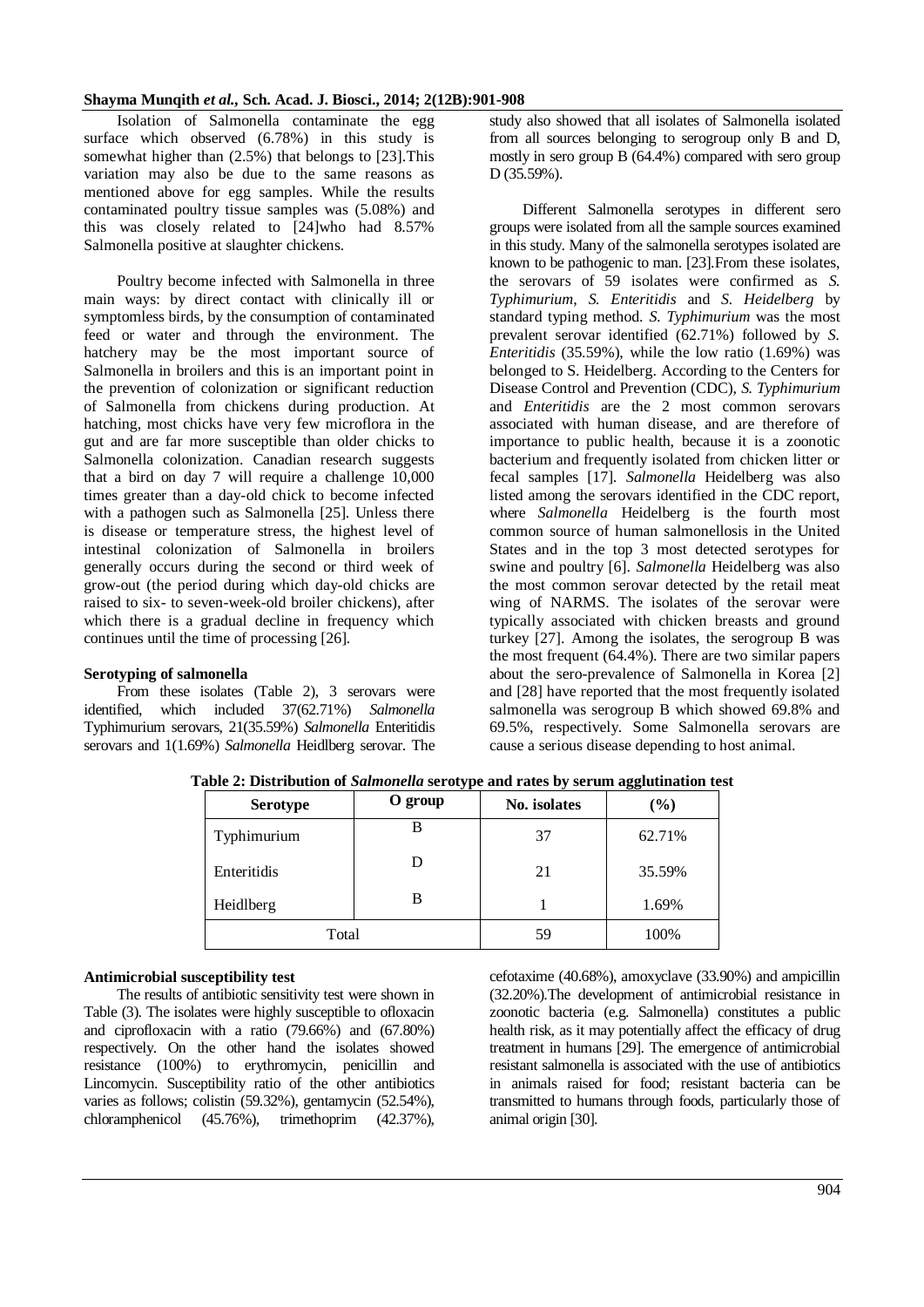| Table 3: Antimicrobial susceptibility of Salmonella spp. isolated from poultry |                   |                       |                       |           |  |
|--------------------------------------------------------------------------------|-------------------|-----------------------|-----------------------|-----------|--|
| <b>Antibiotics</b>                                                             |                   | <b>Susceptibility</b> |                       |           |  |
|                                                                                | <b>Resistance</b> | <b>Intermediate</b>   | <b>Susceptibility</b> | $(100\%)$ |  |
| Amoxyclave                                                                     | 35                |                       | 20                    | 33.90     |  |
| Ampicillin                                                                     | 35                | 5                     | 19                    | 32.20     |  |
| Cefotaxime                                                                     | 23                | 12                    | 24                    | 40.68     |  |
| Chloramphenicol                                                                | 27                | 5                     | 27                    | 45.76     |  |
| Ciprofloxacin                                                                  |                   | 10                    | 40                    | 67.80     |  |
| Colistin                                                                       |                   | 19                    | 35                    | 59.32     |  |
| Erythromycin                                                                   | 59                |                       | $\theta$              | 00.00     |  |
| Gentamycin                                                                     | 24                | 4                     | 31                    | 52.54     |  |
| Lincomycin                                                                     | 59                |                       | $\theta$              | 00.00     |  |
| Ofloxacin                                                                      | 0                 | 12                    | 47                    | 79.66     |  |
| Penicillin                                                                     | 59                |                       | 0                     | 00.00     |  |
| Trimethoprim                                                                   | 28                | 6                     | 25                    | 42.37     |  |

The present study demonstrated that the antimicrobial resistance and emergence of multidrug resistance were seriously higher than in the past years or in other countries [31; 32; 33]. [31]reported that All of 30 Salmonella isolated in 2005 in Shiraz province of Iran from poultry farms were susceptible to the antimicrobial effect of Colistin, Ciprofloxacin, Gentamicin, Chloramphenicol, and Cefotaxime In contrast, [33]reported that 42 Salmonella isolates during 2005, 2006 and 2007 in Croatia from pig breeding farms were not or low resistant to  $cl(0\%)$ ,  $Gm(5\%)$ , Cf(5%), Amc(14%), C(33%), and Am(33%). [2] reported that 63 Salmonella spp. isolated in 2011 in Korean from the swine farms and slaughter houses were resistant to P (100%), E (100%), K (67.5%), Am (65%), Amc (62.5%) and Tmp (60%). In comparison to the finding of the previous studies showed that Salmonella's resistance tends to increase and become more complex.

Table 4 summarizes the resistance according to serotype. Among the 3 serotype identified, resistance was

found varying between them. Out of the 59 isolates which showed resistance against Colistin belonged to the *Sal.* Typhimuriumserovars (5/37 isolates). Similarly, all isolates which showed resistance against Amoxyclave, Cefotaxime, Ciprofloxacin, Gentamycin and Trimethoprim belonged to the *Sal.* Typhimuriumserovars and *Sal.* Enteritidisserovars, while resistance against Ampicillin, Chloramphenicol, Erythromycin, Lincomycin and Penicillin were Distributed on all serotype.

Association of Salmonella serotype and antimicrobial resistance phenotype: There did not appear to be an association between antimicrobial resistance phenotype and a particular serotype; however, several notable exceptions were observed. For example, the majority of *Salmonella* Typhimurium isolates displayed resistance to Gentamycin, Trimethoprim and Chloramphenicol but much lower rates of resistance were found among other serotypes (Table 4). Similar study of differences in antimicrobial resistance among Salmonella serotypes have been reported by other investigators [32, 34].

|                    | No. of serovar           |                          |           |                    |  |  |
|--------------------|--------------------------|--------------------------|-----------|--------------------|--|--|
| <b>Antibiotics</b> | <b>Typhimurium</b><br>37 | <b>Enteritidis</b><br>21 | Heidlberg | <b>Total</b><br>59 |  |  |
| Amoxyclave         | 24                       | 11                       |           | 35                 |  |  |
| Ampicillin         | 25                       | 9                        |           | 35                 |  |  |
| Cefotaxime         | 16                       |                          |           | 23                 |  |  |
| Chloramphenicol    | 21                       |                          |           | 27                 |  |  |
| Ciprofloxacin      | 8                        |                          |           | 9                  |  |  |
| Colistin           | 5                        |                          |           | 5                  |  |  |
| Erythromycin       | 37                       | 21                       |           | 59                 |  |  |
| Gentamycin         | 21                       | 3                        |           | 24                 |  |  |
| Lincomycin         | 37                       | 21                       |           | 59                 |  |  |
| Ofloxacin          | 0                        |                          |           | 0                  |  |  |
| Penicillin         | 37                       | 21                       |           | 59                 |  |  |
| Trimethoprim       | 25                       | 3                        |           | 28                 |  |  |

**Table 4: Distribution of antimicrobial resistance according to** *Salmonella* **serotypes**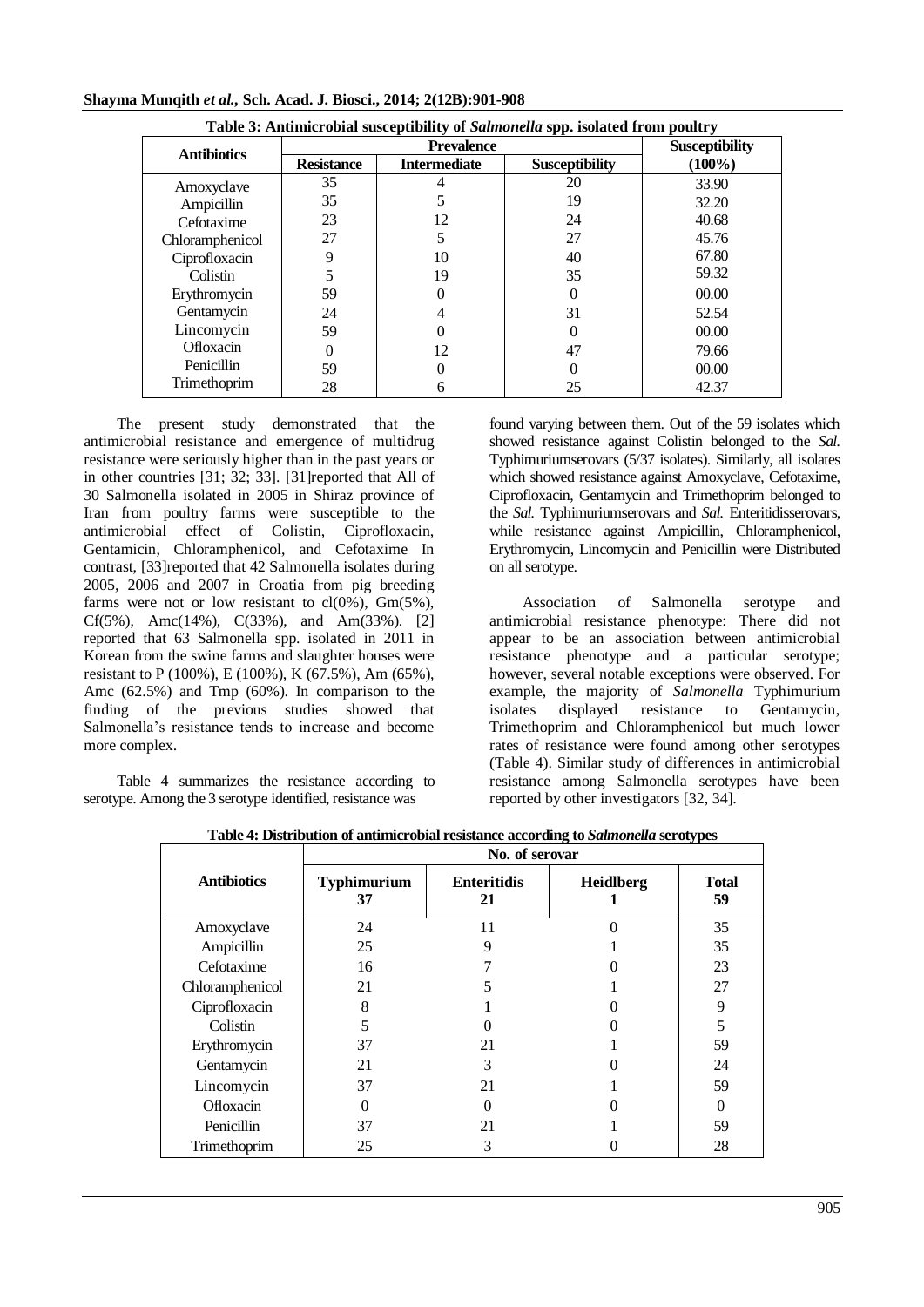## **Antibacterial activity of** *Dodonaea viscosa* **plant**

The antibacterial activity of the *Dodonaea viscosa* plant was studied against the *Salmonella* spp. using agar well and disc diffusion methods. Results of inhibition zones in the agar well and disc diffusion methods using of ethanol and aqueous extracts of *Dodonaea viscosa* showed significant zone of inhibition against *Sal. Typhimurium* serovars, *Sal. Enteritidis* serovars and *Sal.* Heidlbergserovar. Deferent concentrations (100%, 50%, 25% and 12.5%) were determined for ethanol and aqueous extracts. The results confirmed the efficiency of crude concentration (100%) to inhibit growth of all *Salmonella* serotype and the antibacterial activity was decreased while the dilution was increased method (Table 5, 6).

The results indicated that well diffusion assay had best results than disc diffusion assay, where at crude concentration (100%), the highest zone of inhibition was observed by well diffusion assay against *Sal. Typhimurium* serovars (22mm), *Sal. Enteritidis* serovars (18mm) and *Sal.* Heidlbergserovar (19mm), while by disc diffusion assay against *Sal. Typhimurium* serovars (15mm), *Sal. Enteritidis* serovars (12mm) and *Sal.* Heidlberg serovar (9mm).

The results observed that ethanol extract had best antibacterial effect than aqueous extract which the number and percentage of bacterial isolates affected with ethanol extract at different concentration (100%, 50%, 25% and 12.5%) were[52(88.13%), 29(49.15%),  $12(20.34\%)$  and  $1(1.69\%)$  respectively, comparing with aqueous extract [31(52.54%), 19(32.20%),  $4(6.78\%)$  and  $0(0\%)$ ] by agar well method, as well as with ethanol extracts were [42(71.19%), 19(32.20), 6(10.17%) and 0(0%)]comparing with aqueous extract[17(28.81%), 8(1356%), 0(0%) and 0(0%)] by disc diffusion assay method (Table 5,6).

|  |  | Table 5: Antimicrobial activity of different concentrations of <i>Dodonaea viscosa</i> by well diffusion method |
|--|--|-----------------------------------------------------------------------------------------------------------------|
|--|--|-----------------------------------------------------------------------------------------------------------------|

|                 | No. of         | <b>Extracts</b> | Concentration of extract (100%) |            |            |          |
|-----------------|----------------|-----------------|---------------------------------|------------|------------|----------|
| <b>Serotype</b> | serotype       | acts            | 100%                            | 50%        | 25%        | 12.5%    |
| Typhimurium     | 37             | Aqueous         | 21                              | 12         |            |          |
|                 |                | Ethanol         | 32                              | 20         |            |          |
| Enteritidis     | 21             | Aqueous         |                                 |            |            |          |
|                 |                | Ethanol         | 19                              |            |            |          |
| Heidlberg       |                | Aqueous         |                                 |            |            |          |
|                 |                | Ethanol         |                                 |            |            |          |
| Total           | 59             | Aqueous         | 31(52.54%)                      | 19(32.20%) | 4(6.78%)   | $0(0\%)$ |
|                 |                | Ethanol         | 52(88.13%)                      | 29(49.15%) | 12(20.34%) | 1(1.69%) |
|                 | Control (DMSO) |                 |                                 |            |            |          |

# **Table 6: Antimicrobial activity of different concentrations of** *Dodonaea viscosa* **by disc diffusion assay method**

|                 | No. of         | <b>Extracts</b> | Concentration of extract (100%) |           |           |          |
|-----------------|----------------|-----------------|---------------------------------|-----------|-----------|----------|
| <b>Serotype</b> | serotype       | acts            | 100%                            | 50%       | 25%       | 12.5%    |
| Typhimurium     | 37             | Aqueous         | 10                              |           |           |          |
|                 |                | Ethanol         | 26                              | 13        |           |          |
| Enteritidis     | 21             | Aqueous         |                                 |           |           |          |
|                 |                | Ethanol         | 15                              |           |           |          |
| Heidlberg       | Aqueous        |                 |                                 |           |           |          |
|                 |                | Ethanol         |                                 |           |           |          |
| Total           | 59             | Aqueous         | 17(28.81%)                      | 8(13.56%) | $0(0\%)$  | $0(0\%)$ |
|                 |                | Ethanol         | 42(71.19%)                      | 19(32.20) | 6(10.17%) | $0(0\%)$ |
|                 | Control (DMSO) |                 |                                 |           |           |          |

Recently, multiple drug resistance has developed due to indiscriminate use of commercial antimicrobial drugs that are commonly used in the treatment of infectious diseases, making it a global growing problem. There is an urgent need to develop new antimicrobial drugs for the treatment of infectious diseases from medicinal plants, which may be less toxic to humans and possibly with a novel mechanism of action. There are numerous examples of antimicrobials of plant origin that have an enormous therapeutic potential [35].

*Dodonaea viscosa* is used as a traditional medicine in different countries and was chosen due to the widespread use against diseases in my country, in addition to the presence of the compounds that have some interesting biological properties. Stem or leaf infusions were used to treat sore throat, root infusion to treat colds. The leaves are used to treat itching, digestive system disorders, including indigestion, ulcers and diarrhea; and the powdered leaves were given to expel round worms. The plant is also used as antibacterial and has insecticidal activity [36, 37].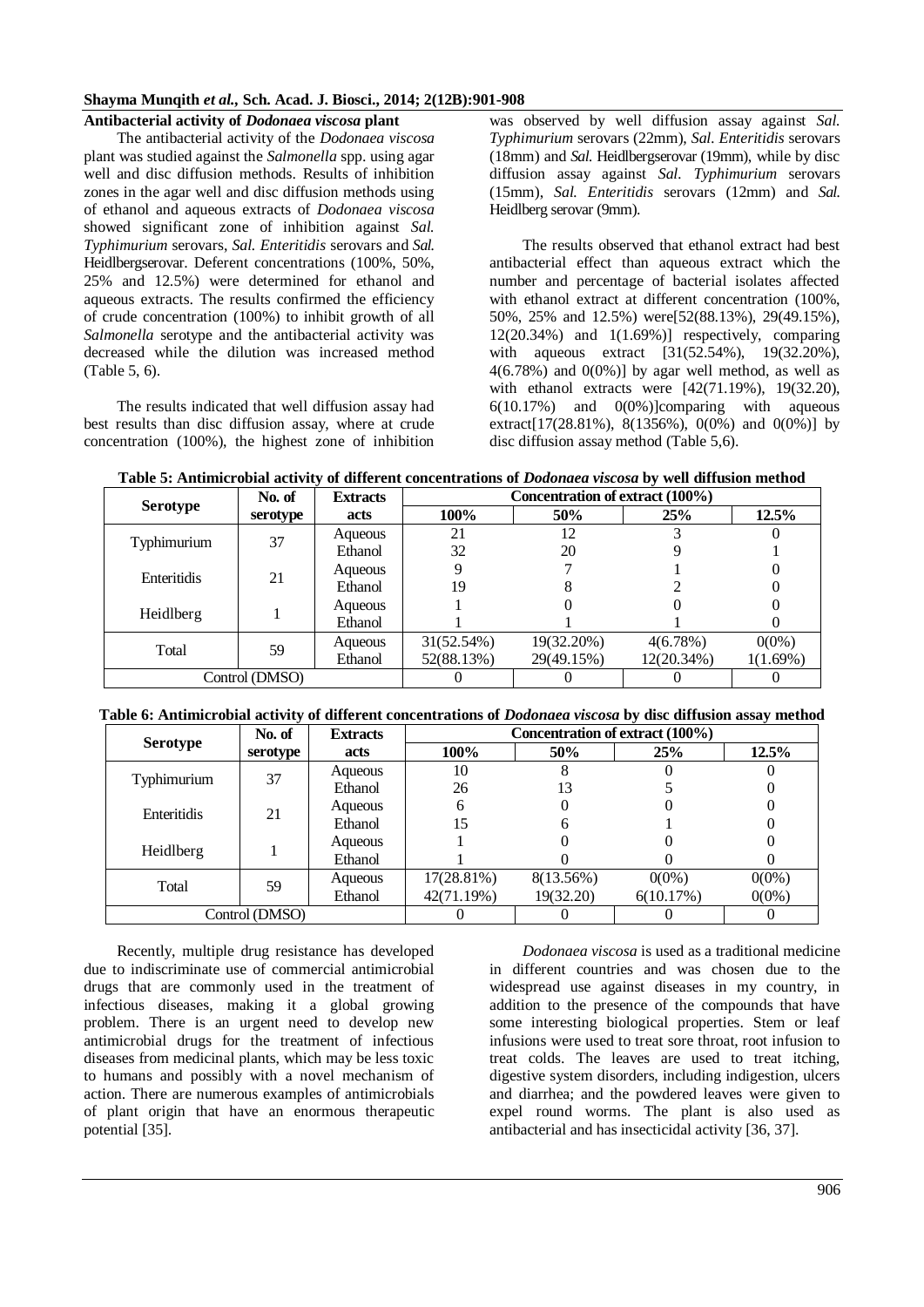Al-Asmari AK *et al*. [16] reported that the phytochemical analysis of the *D. viscosa* extracts is the vital source of innumerable number of antimicrobial compounds. Recent phytochemical studies have confirmed that *D. viscosa* contains all the major secondary plant metabolites like tannins, alkaloids, flavonoids, carbohydrate, steroids and essential oils etc., which effective antimicrobial substances against a wide range of microorganisms. Herbs that have tannins as their main component are astringent in nature and used for treating intestinal disorders such as diarrhoea and dysentery, thus exhibiting antimicrobial activity. One of the largest groups of chemical produced by plant is the alkaloids and their amazing effect on humans has led to the development of powerful pain killer medications [38]. In another study, antibacterial activity of *D*. *viscose* extraction was determined using a serial dilution microplate technique. The minimum inhibitory concentration (MIC) of isolated compounds against Gram positive bacteria such as *Staphylococcus aureus* and and Gram negative bacteria such as *Salmonella typhi* were found to be varied from 16 μg/ml to more than 250 μg/ml [39]. The antibacterial activity of newly isolated compounds from dichloromethane and acetone fractions of leaf powder of *D.viscosa* was evaluated and found positive for different organism. The minimum inhibitory concentration (MIC) of isolated compounds against *Staphylococcus aureus*, *Enterococcus faecalis*, *Escherichia coli* and *Pseudomonas aeruginosa* varied from 16 μg/ml to 250 μg/ ml [16].

#### **CONCLUSION**

It is hoped that this study would lead to the establishment of some compounds that could be used to formulate new and more potent antimicrobial drugs of natural origin. Studies are in progress to further evaluate the mechanisms of action *D. viscosa* extracts on some organisms associated with human diseases. Hence, the present study suggests that pathogenic microorganisms may become resistant to existing drugs. Moreover, this study shows that some plants show much promise in the development of phytomedicines having antimicrobial properties. In this endeavour, traditional herbal medicines must perforce be granted the benefits of modern science and technology to serve further global needs. The drugs derived from herbs may have the possibility of use in medicine because of their antibacterial activity.

#### **REFERENCES**

- 1. Amand JA, Otto SJ, Cassis R, Annett-Christianson C; Antimicrobial resistance of *Salmonella enteric*  serovar Heidelberg isolated from poultry in Alberta. Avian Pathology, 2013; 42(4): 379-386.
- 2. Jung H, Lee S, Kim Ch, Sunwoo S, Lyoo YS; Serovars distribution and antimicrobial resistance patterns of *Salmonella* spp. isolated from the swine farms and slaughter houses. Korean J Vet Res., 2011; 51(2): 123-128.
- 3. Arsenault J, Letellier A, Quessy S, Morin J, Boulianne M; Prevalence and Risk Factors for *Salmonella* and *Campylobacter* spp. Carcass Contamination in Turkeys Slaughtered in Quebec, Canada. Journal of Food Protection*,* 2007; 70 (6): 1350–1359*.*
- 4. Jay S, Davos D, Dundas M, Frankish E, Lightfoot D; *Salmonella* In Hocking AD editor;. Food borne microorganisms of public health significance.  $6<sup>th</sup>$ edition, Australian Institute of Food Science and Technology, NSW Branch, Food Microbiology Group, Waterloo, NSW, 2003: 207-266.
- 5. Braden CR; *Salmonella enterica* serotype Enteritidis and eggs: a national epidemic in the United States. *CliniInfec Disea,* 2006; 43(4): 512- 517.
- 6. Foley SL, Lynne AM, Nayak R; *Salmonella*  challenges: Prevalence in swine and poultry and potential pathogenicity of such isolates. J. Animal Sci., 2008; 86: 149-162.
- 7. Menghistu HT, Rathore R, Dhama K, Agarwal RK; Isolation, Identification and polymerase chain reaction (PCR) detection of *Salmonella* species from field materials of poultry origin. Inte J Microb Res., 2011; 2(2): 135-142.
- 8. Saeed AA, Hasoon MF, Mohammed MH; Isolation and molecular identification of Salmonella *typhimurium* from Chicken Meat in Iraq. J World's Poult Res., 2013*;* 3(2): 63-67.
- 9. Bryan FL, Doyle MP; Health risks and consequences of *Salmonella* and *Campylobacter jejuni* in raw poultry. J Food Prot., 1995; 58: 326- 344.
- 10. FAO/WHO; Risk assessments of *Salmonella* in eggs and broiler chickens. WHO/FAO Microbiological Risk Assessment Series, World Health Organisation, Geneva, 2002.
- 11. CDC; Coordinating centre for infectious diseases/division of bacteria and mycotic diseases. Bulletin, 2006.
- 12. Threlfall EJ; Antimicrobial drug resistance in *Salmonella*: problems and perspectives in food- and water-borne infections. FEMS Microbiol Rev., 2002; 26: 141-148.
- 13. Forshell LP, Wierup M; *Salmonella* contamination: a significant challenge to the global marketing of animal food products. Rev Sci Tech Off Int Epiz., 2006*;* 25(2): 541-554.
- 14. Dargatz DA, Fedorka-Cray PJ, Ladely SR, Kopral CA, Ferris KE, Headrick ML; Prevalence and antimicrobial susceptibility of *Salmonella* spp. isolates from US cattle in feedlots in 1999 and 2000. J Appl Microbi., 2003; 95: 753–761
- 15. Singh RP, Jain DA; Antibacterial activity of Alcoholic and Aqueous extracts of some Medicinal Plants. Int J Pharm Tech Res., 2011; 3(2): 1103- 1106.
- 16. Al-AsmariAk, Al Otaibi KE, Al-Omani S, Athar MT; An Updated Phyto-pharmacological Review on Medicinal Plant of Saudi Arabia-